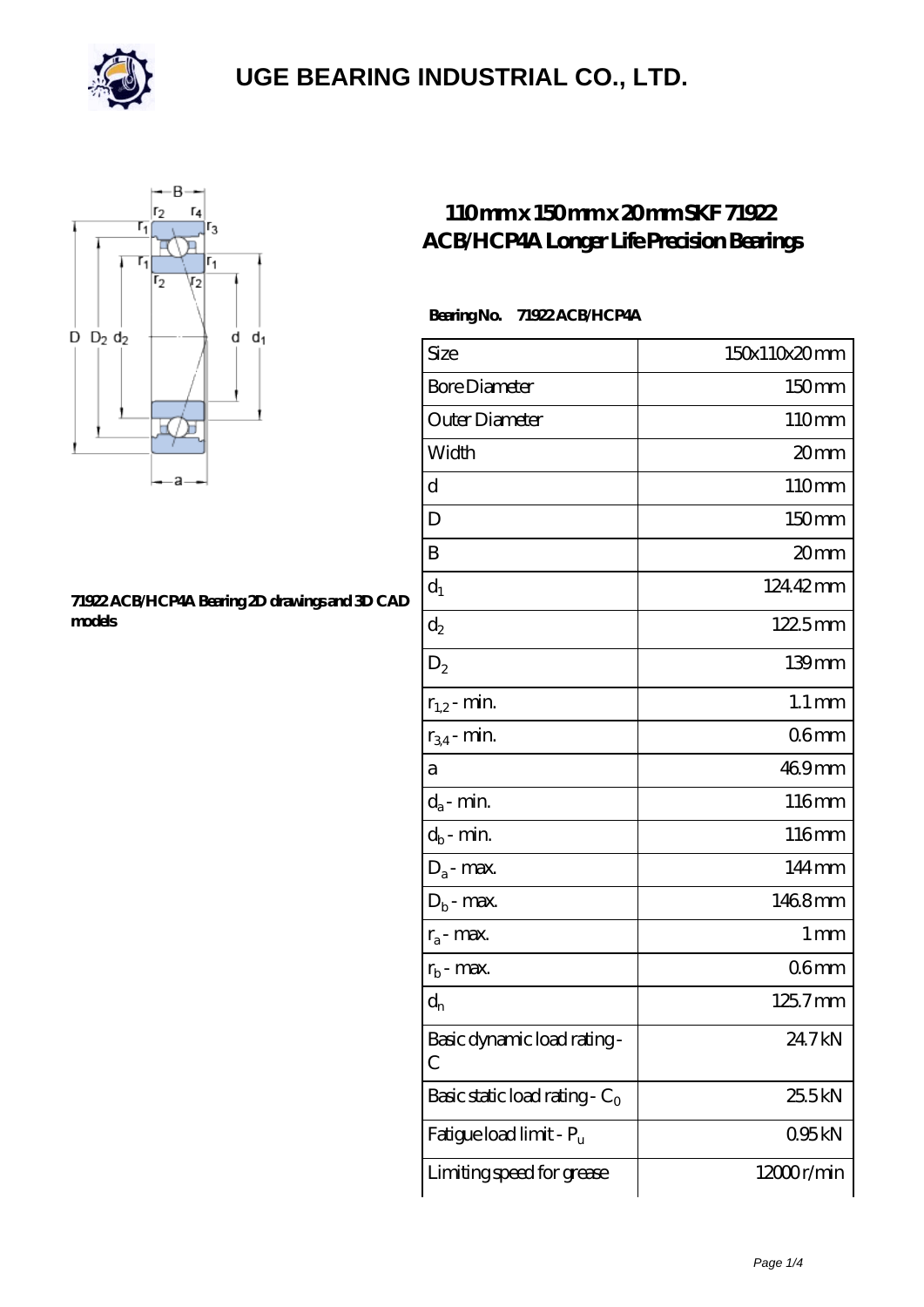

| 19000mm/min          |
|----------------------|
| 8731 mm              |
| 37                   |
| 11.43cm <sub>3</sub> |
| 068                  |
| 0.87                 |
| 038                  |
| 0.41                 |
| 092                  |
| 1.41                 |
| 0.76                 |
| 067                  |
| 145N                 |
| 290N                 |
| 870N                 |
| 1.14                 |
| 099                  |
| 1                    |
| 1.02                 |
| 1.08                 |
| 1.01                 |
| 192N/micron          |
| 248N/micron          |
| 379N/micron          |
| 12442mm              |
| 1225mm               |
| 139mm                |
| $1.1 \,\mathrm{mm}$  |
|                      |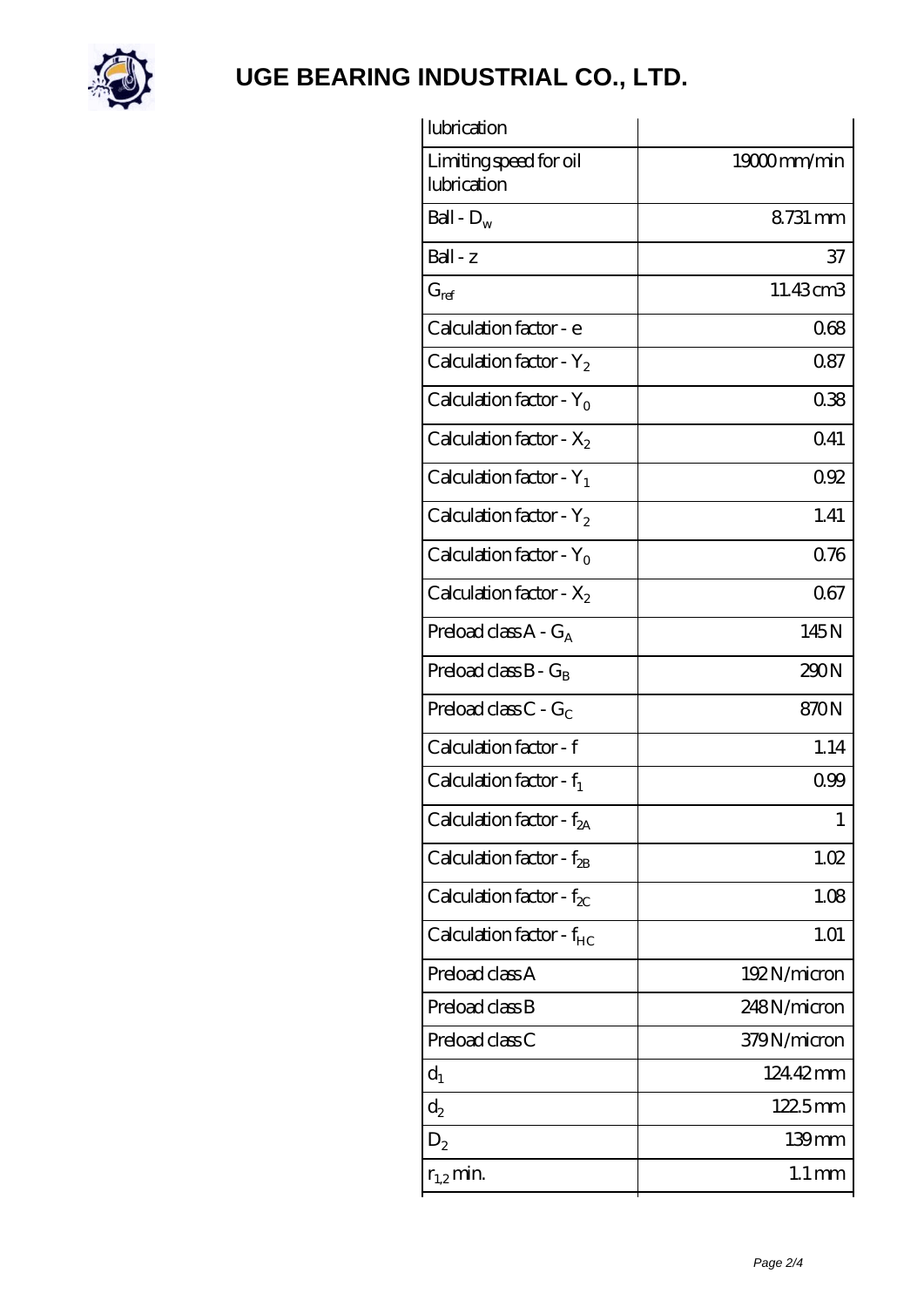

| $r_{34}$ min.                               | 06 <sub>mm</sub>     |
|---------------------------------------------|----------------------|
| $d_a$ min.                                  | 116mm                |
| $d_b$ min.                                  | 116mm                |
| $D_a$ max.                                  | $144 \,\mathrm{mm}$  |
| $Db$ max.                                   | 1468mm               |
| $r_a$ max.                                  | $1 \,\mathrm{mm}$    |
| $r_{\rm b}$ max.                            | 06 <sub>mm</sub>     |
| $d_{n}$                                     | 125.7mm              |
| Basic dynamic load rating C                 | 325kN                |
| Basic static load rating $C_0$              | 405kN                |
| Fatigue load limit $P_{\rm u}$              | 095kN                |
| Attainable speed for grease<br>lubrication  | 12000r/min           |
| Attainable speed for oil-air<br>lubrication | 19000r/min           |
| Ball diameter $D_w$                         | 8731 mm              |
| Number of balls z                           | 37                   |
| Reference grease quantity<br>$G_{ref}$      | 11.43cm <sup>3</sup> |
| Preload class $A G_A$                       | 145N                 |
| Static axial stiffness, preload<br>classA   | 192N/μ m             |
| Preload class $BG_B$                        | 290N                 |
| Static axial stiffness, preload<br>classB   | $248N/\mu$ m         |
| Preload class C $G_C$                       | 870N                 |
| Static axial stiffness, preload<br>classC   | 379N/µ m             |
| Calculation factor f                        | 1.14                 |
| Calculation factor $f_1$                    | 099                  |
| Calculation factor $f_{2A}$                 | L                    |
| Calculation factor $f_{2B}$                 | 1.02                 |
| Calculation factor $f_{\chi}$               | 1.08                 |
| Calculation factor $f_{HC}$                 | 1.01                 |
|                                             |                      |